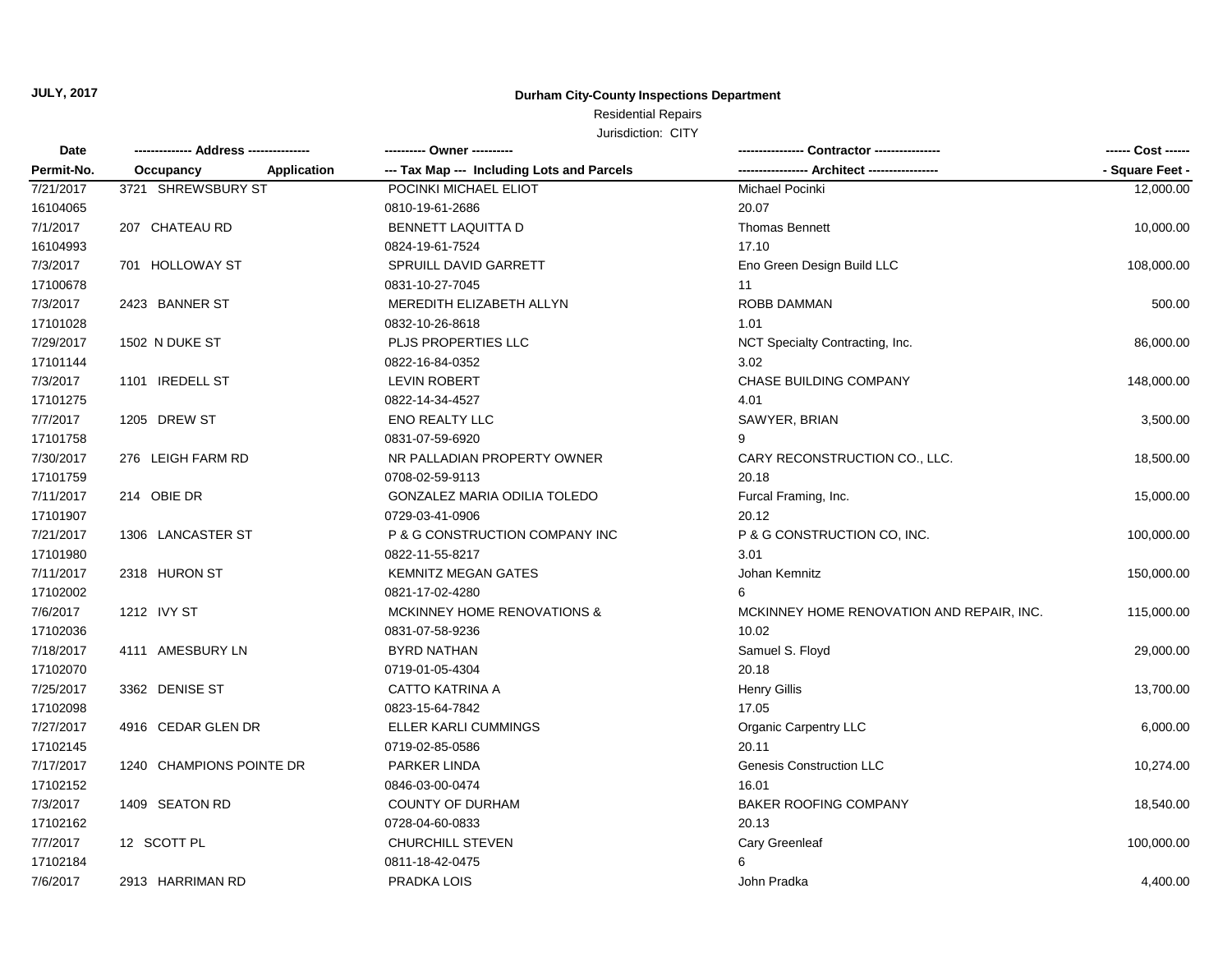## **Durham City-County Inspections Department**

## Residential Repairs

| Date       |                          | ---------- Owner ----------                |                                              | ------ Cost ------ |
|------------|--------------------------|--------------------------------------------|----------------------------------------------|--------------------|
| Permit-No. | Application<br>Occupancy | --- Tax Map --- Including Lots and Parcels |                                              | - Square Feet -    |
| 17102189   |                          | 0801-04-72-6909                            | 20.17                                        |                    |
| 7/17/2017  | 709 SHEPHERD ST          | <b>MOORHEAD PHYLLIS J</b>                  | Restoration Cleaning, Inc.                   | 60,000.00          |
| 17102207   |                          | 0821-11-57-8002                            | $\overline{7}$                               |                    |
| 7/1/2017   | 1500 RUFFIN ST           | <b>WILLIFORD TIMUR M</b>                   | <b>Timur Williford</b>                       | 14,500.00          |
| 17102210   |                          | 0822-16-84-7393                            | 3.02                                         |                    |
| 7/3/2017   | 1105 OAKLAND AVE         | <b>WILLER JASON</b>                        | FS, LLC                                      | 1,000.00           |
| 17102227   |                          | 0822-13-14-0809                            | 4.01                                         |                    |
| 7/25/2017  | 1406 W CLUB BLVD         | SOUTHERN REPAIR SERVICE INCORP             | SOUTHERN REPAIR SERVICE                      | 14,000.00          |
| 17102240   |                          | 0822-11-55-1231                            | 3.01                                         |                    |
| 7/25/2017  | 1406 W CLUB BLVD         | SOUTHERN REPAIR SERVICE INCORP             | SOUTHERN REPAIR SERVICE                      | 14,000.00          |
| 17102241   |                          | 0822-11-55-1231                            | 3.01                                         |                    |
| 7/11/2017  | 4619 REGENCY DR          | <b>COREY GORDON RALPH</b>                  | WESBO, L.L.C.                                | 16,750.00          |
| 17102284   |                          | 0719-02-97-4090                            | 20.11                                        |                    |
| 7/20/2017  | 904 DEMERIUS ST          | <b>BERINI PROPERTIES LIMITED</b>           | Falcone Crawl Space & Structural Repair, LLC | 32,990.00          |
| 17102287   |                          | 0822-16-73-7444                            | 3.02                                         |                    |
| 7/11/2017  | 1710 VISTA ST            | <b>HOWER WENDY PAGE</b>                    | William F Cheek                              | 87,000.00          |
| 17102288   |                          | 0832-14-23-8011                            | $\overline{2}$                               |                    |
| 7/1/2017   | 2106 WILSHIRE DR         | <b>JOCIUS LEANN WIDMARK</b>                | MCKINNEY HOME RENOVATION AND REPAIR, INC.    | 48,621.00          |
| 17102317   |                          | 0820-06-49-9724                            |                                              |                    |
| 7/24/2017  | 1714 CHESTER SPRINGS RD  | SHEARER ELIZABETH                          | BARTHOLOMEW BUILDING COMPANY, LLC.           | 60,000.00          |
| 17102318   |                          | 0821-17-11-1800                            |                                              |                    |
| 7/10/2017  | 4022 BRISTOL RD          | CASTILLO STEVEN A                          | VALUE BUILDING SERVICES, INC.                | 90,500.00          |
| 17102324   |                          | 0719-01-46-6290                            | 20.08                                        |                    |
| 7/11/2017  | 3 BLUEBIRD CT            | <b>MASON VALRIE ALLMARIE</b>               | Costa Blu Construction & Remolding LLC.      | 3,800.00           |
| 17102325   |                          | 0729-01-05-4561                            | 20.11                                        |                    |
| 7/11/2017  | 1208 WOODBURN RD         | KINNAIRD MARIA AGNELLO                     | DAVID J. SCHROEDER                           | 28,500.00          |
| 17102340   |                          | 0811-20-72-6331                            | 6                                            |                    |
| 7/25/2017  | 18 GWENDOLYN CIR         | <b>RUZAGE GERI R</b>                       | <b>Gerald Maultsby</b>                       | 5,000.00           |
| 17102344   |                          | 0851-04-81-6306                            | 18.04                                        |                    |
| 7/6/2017   | 4500 BRACADA DR          | <b>GUINDON MICAH M</b>                     | Genevieve Burkhalter                         | 10,000.00          |
| 17102347   |                          | 0803-02-65-2359                            | 17.07                                        |                    |
| 7/12/2017  | 3700 CHIMNEY RIDGE PL    | CONCORD COMPANY LTD THE                    | STRICKLAND, CHRIS & ASSOCIATES, INC.         | 28,730.00          |
| 17102351   |                          | 0719-04-82-1108.000                        | 20.11                                        |                    |
| 7/3/2017   | 3837 DUNN AVE            | ROSADO JEANNETTE                           | RISING SUN CONST. CO.                        | 20,680.00          |
| 17102357   |                          | 0729-01-49-3387                            | 20.10                                        |                    |
| 7/18/2017  | 3101 HORNBUCKLE PL       | LUTZ JENIFER A                             | CHAPEL HILL CONSTRUCTION                     | 17,025.00          |
| 17102367   |                          | 0810-11-65-8357                            | 20.15                                        |                    |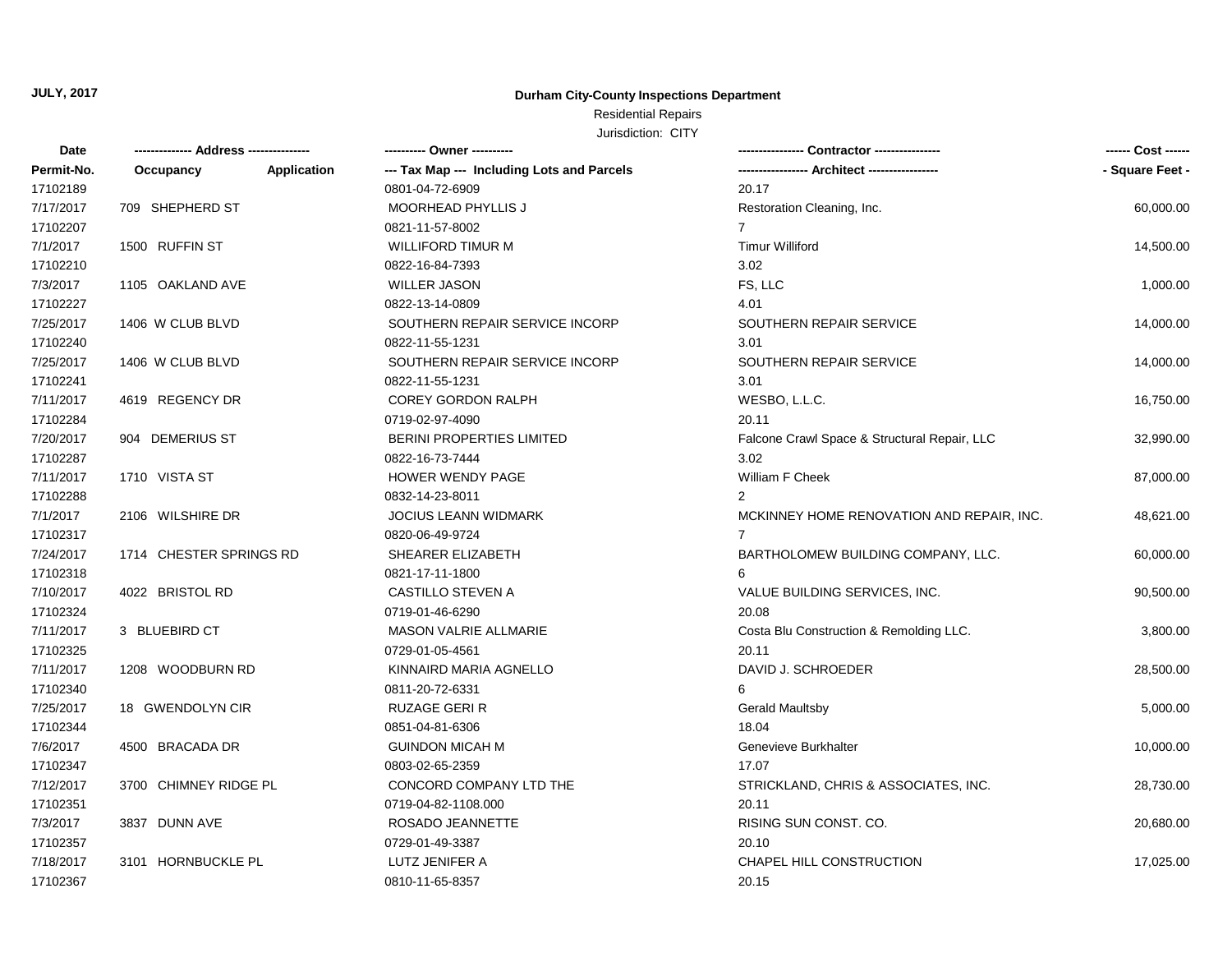#### **Durham City-County Inspections Department**

## Residential Repairs

| <b>Date</b> |                          | ---------- Owner ----------                |                                                          | ------ Cost ------ |
|-------------|--------------------------|--------------------------------------------|----------------------------------------------------------|--------------------|
| Permit-No.  | Occupancy<br>Application | --- Tax Map --- Including Lots and Parcels | ----------------- Architect -----------------            | - Square Feet -    |
| 7/24/2017   | 235 N GREGSON ST         | NORTH GREGSON HOLDINGS LLC                 | J. Byron Morris                                          | 18,250.00          |
| 17102368    |                          | 0821-07-69-0656                            | 8.02                                                     |                    |
| 7/7/2017    | 6609 HUNTERS LN          | WHITE PAUL B JR                            | Paul White                                               | 13,550.00          |
| 17102377    |                          | 0728-03-33-6233                            | 20.13                                                    |                    |
| 7/28/2017   | 126 LARKSPUR CIR         | PETROSANU CRISTIAN I                       | Virgil Petrosanu                                         | 25,480.00          |
| 17102378    |                          | 0727-02-77-0825                            | 20.13                                                    |                    |
| 7/25/2017   | 1512 JAMES ST            | <b>SMITH GRAHME B</b>                      | <b>TRINITY DESIGN BUILD INC</b>                          | 148,000.00         |
| 17102379    |                          | 0821-13-13-8100                            | 6                                                        |                    |
| 7/26/2017   | 703 GRAY AVE             | JOHNSON DWAN E                             | JOHNNY L. GRIFFITH, T/A JOHLCO CONTRACTING               | 68,700.00          |
| 17102382    |                          | 0831-06-38-2781                            | 9                                                        |                    |
| 7/3/2017    | 1105 CALVIN ST           | <b>DUNCAN JULIEN</b>                       | Golden Door Properties LLC                               | 23,400.00          |
| 17102385    |                          | 0831-06-47-2679                            | 9                                                        |                    |
| 7/11/2017   | 9 FAIRWOODS DR           | <b>GALIK CHRISTOPHER STEPHEN</b>           | <b>Christopher Galik</b>                                 | 6,200.00           |
| 17102395    |                          | 0846-03-21-3994                            | 21                                                       |                    |
| 7/27/2017   | 304 MOLINE ST            | SWEETFERN PROPERTIES LLC                   | Jacovitch Construction Services Incorporated LLC         | 1,000.00           |
| 17102402    |                          | 0821-20-81-3132                            | 13.03                                                    |                    |
| 7/1/2017    | 412 NORTH WATERS EDGE DR | <b>CHARLES JEAN-LUC</b>                    | JONES, THOMAS RAYE                                       | 4,800.00           |
| 17102408    |                          | 0850-01-49-3667                            | 18.05                                                    |                    |
| 7/25/2017   | 902 E OAK DR             | <b>WILLIS BARBARA</b>                      | Pruitt Building Co.                                      | 38,700.00          |
| 17102417    |                          | 0813-03-03-4711                            | 17.07                                                    |                    |
| 7/11/2017   | 308 CURRITUCK LN         | <b>FOSTER SHARON MARTHA</b>                | Patio Enclosures, Inc. of Raleigh - Carolina Enclosures, | 27,525.00          |
| 17102418    |                          | 0769-01-26-8820                            | 19                                                       |                    |
| 7/10/2017   | 3011 BEXLEY AVE          | <b>HENSEN MICHAEL L</b>                    | Tice Kitchens and Interiors                              | 16,450.00          |
| 17102420    |                          | 0810-12-86-9808                            | 20.15                                                    |                    |
| 7/18/2017   | 1130 BRANWELL DR         | ALFC-PAGE ROAD LLC                         | SOUTHERN EXPOSURE SUNROOMS                               | 6,996.00           |
| 17102422    |                          | 0758-03-13-3049                            | 20.14                                                    |                    |
| 7/11/2017   | 116 W LYNCH ST           | <b>BAUR GRAYSON E</b>                      | ACANTHUS CONSTRUCTION, LLC                               | 250,000.00         |
| 17102430    |                          | 0832-17-11-0629                            | $\mathcal{P}$                                            |                    |
| 7/1/2017    | 20 BEECHTREE CT          | <b>FREDRICK STEPHEN</b>                    | <b>Steve Fredrick</b>                                    | 5,000.00           |
| 17102435    |                          | 0729-04-61-9139                            | 20.10                                                    |                    |
| 7/3/2017    | 1305 E MAIN ST           | <b>RESCUE MISSIONS MINISTRIES INC</b>      | T.L. WILLIAMS GRADING                                    | 1,000.00           |
| 17102447    |                          | 0831-14-34-6156                            | 11                                                       |                    |
| 7/3/2017    | 3125 HOPE VALLEY RD      | <b>GLENN LORI A</b>                        | Tyrrell, Michael Joseph                                  | 37,000.00          |
| 17102449    |                          | 0820-09-05-0990                            | 20.07                                                    |                    |
| 7/1/2017    | 108 PLANO DR             | <b>BARNES JAMES ARTHUR JR</b>              | James A. Barnes Jr.                                      | 5,875.00           |
| 17102451    |                          | 0850-03-22-7511                            | 18.05                                                    |                    |
| 7/1/2017    | 309 CLAY ST              | <b>HISTORIC PRESERVATION</b>               | <b>Advanced Structural Repair</b>                        | 18,100.00          |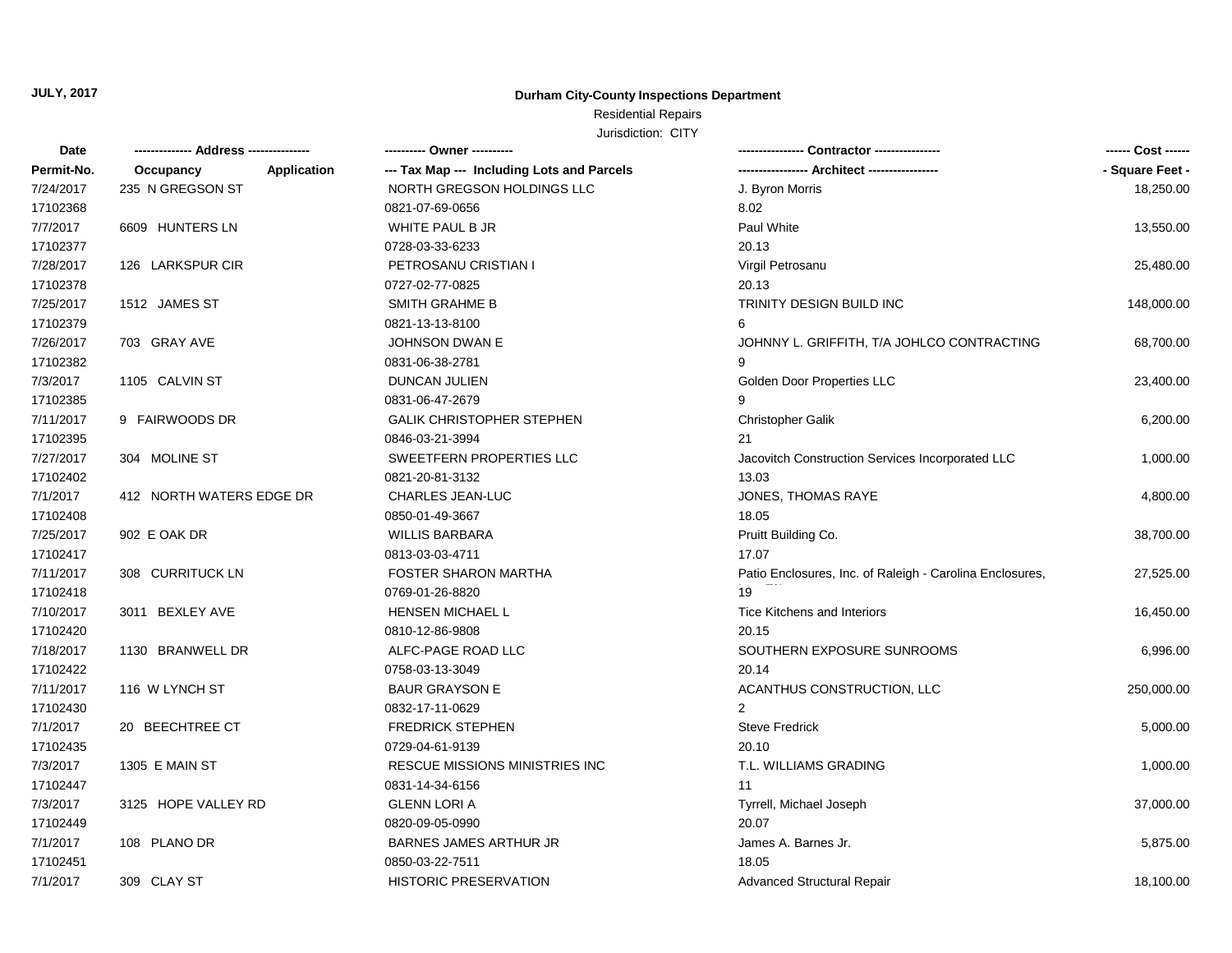## **Durham City-County Inspections Department**

# Residential Repairs

| Date       |                          |             | ---------- Owner ----------                |                                      | ------ Cost ------ |
|------------|--------------------------|-------------|--------------------------------------------|--------------------------------------|--------------------|
| Permit-No. | Occupancy                | Application | --- Tax Map --- Including Lots and Parcels |                                      | - Square Feet -    |
| 17102452   |                          |             | 0831-19-52-5308                            | 10.01                                |                    |
| 7/3/2017   | 1005 URBAN AVE           |             | MCNELLIE MONIQUE                           | NEW START DEVELOPMENT, LLC           | 8,500.00           |
| 17102457   |                          |             | 0822-19-61-9988                            | 3.02                                 |                    |
| 7/3/2017   | 4102 CASA ST             |             | MCDONALD EDWIN ERIC JR                     | Edwin McDonald                       | 3,000.00           |
| 17102458   |                          |             | 0823-07-59-9143                            | 17.10                                |                    |
| 7/5/2017   | 3625 STONEYBROOK DR      |             | <b>HARGROVE JAMES P</b>                    | 3 Brothers Building LLC              | 17,000.00          |
| 17102464   |                          |             | 0813-04-51-0553                            | 17.05                                |                    |
| 7/5/2017   | 16 BRETON PL             |             | CARROLL ELIZABETH A                        | Jamie Harr                           | 1,200.00           |
| 17102470   |                          |             | 0719-03-23-3034                            | 20.08                                |                    |
| 7/25/2017  | 3121 SYNNOTTS PL         |             | <b>KRAUSE JEFFREY DAVID</b>                | R.G. TEC SECURITIES, INC.            | 54,400.00          |
| 17102471   |                          |             | 0814-04-51-3060                            | 17.07                                |                    |
| 7/25/2017  | 103 PINECREST RD         |             | <b>SCHULTZ HEATHER</b>                     | DiRienzo Builders, LLC               | 118,628.00         |
| 17102487   |                          |             | 0811-20-81-9258                            | 6                                    |                    |
| 7/8/2017   | 7221 FARRINGTON RD       |             | GRAYSON DARE HOMES INC                     | <b>GRAYSON DARE HOMES, INC.</b>      | 1,000.00           |
| 17102494   |                          |             | 0707-02-69-0776                            | 20.12                                |                    |
| 7/18/2017  | 808 PARKER ST            |             | <b>MARTIN JENNIFER F</b>                   | Dreps Construction, LLC, Matt        | 4,000.00           |
| 17102495   |                          |             | 0821-11-56-4481                            | $\overline{7}$                       |                    |
| 7/18/2017  | 4229 BENNETT MEMORIAL RD |             | <b>GILES LAWRENCE J</b>                    | <b>PIKES GRADING</b>                 | 1,000.00           |
| 17102497   |                          |             | 0802-02-89-8691                            | 17.07                                |                    |
| 7/17/2017  | 12 DRAKESWAY CT          |             | MONROE CHARLES C JR                        | HEARTHSTONE HOMES, INC.              | 23,000.00          |
| 17102499   |                          |             | 0739-03-10-3197                            | 20.10                                |                    |
| 7/13/2017  | 1803 HADDINGTON DR       |             | <b>BARNES KENNETH E</b>                    | Kenneth Barnes                       | 3,000.00           |
| 17102502   |                          |             | 0846-01-17-1078                            | 21                                   |                    |
| 7/11/2017  | 1105 CALVIN ST           |             | DUNCAN JULIEN                              | Golden Door Properties LLC           | 24,600.00          |
| 17102503   |                          |             | 0831-06-47-2679                            | g                                    |                    |
| 7/21/2017  | 4215 DELBERT AVE         |             | REINVESTMENT PARTNERS                      | <b>Reinvestment Partners</b>         | 138,000.00         |
| 17102509   |                          |             | 0824-03-20-1270                            | 17.10                                |                    |
| 7/7/2017   | 3407 ANGUS RD            |             | <b>OGGEL SARA</b>                          | REGIONAL WATERPROOFING CO INC        | 12,000.00          |
| 17102512   |                          |             | 0801-04-71-2661                            | 20.17                                |                    |
| 7/11/2017  | 301 S BENJAMINE ST       |             | <b>BROWN JEFF W</b>                        | REGIONAL WATERPROOFING CO INC        | 3,087.50           |
| 17102513   |                          |             | 0831-16-82-8887                            | 10.02                                |                    |
| 7/25/2017  | 1108 MINERVA AVE         |             | MORGAN JACQUELINE G                        | <b>Richard Morgan</b>                | 125,000.00         |
| 17102515   |                          |             | 0822-19-60-0655                            | 3.02                                 |                    |
| 7/20/2017  | 2816 DEVON RD            |             | <b>RENWICK PHILIP</b>                      | <b>CUSTOM QUALITY CARPENTRY LLC.</b> | 100,000.00         |
| 17102518   |                          |             | 0810-20-70-5895                            | 20.08                                |                    |
| 7/6/2017   | 3211 WATERBURY DR        |             | ELLIOTT JASON S                            | <b>CUSTOM QUALITY CARPENTRY LLC.</b> | 55,571.00          |
| 17102520   |                          |             | 0800-02-87-0320                            | 20.17                                |                    |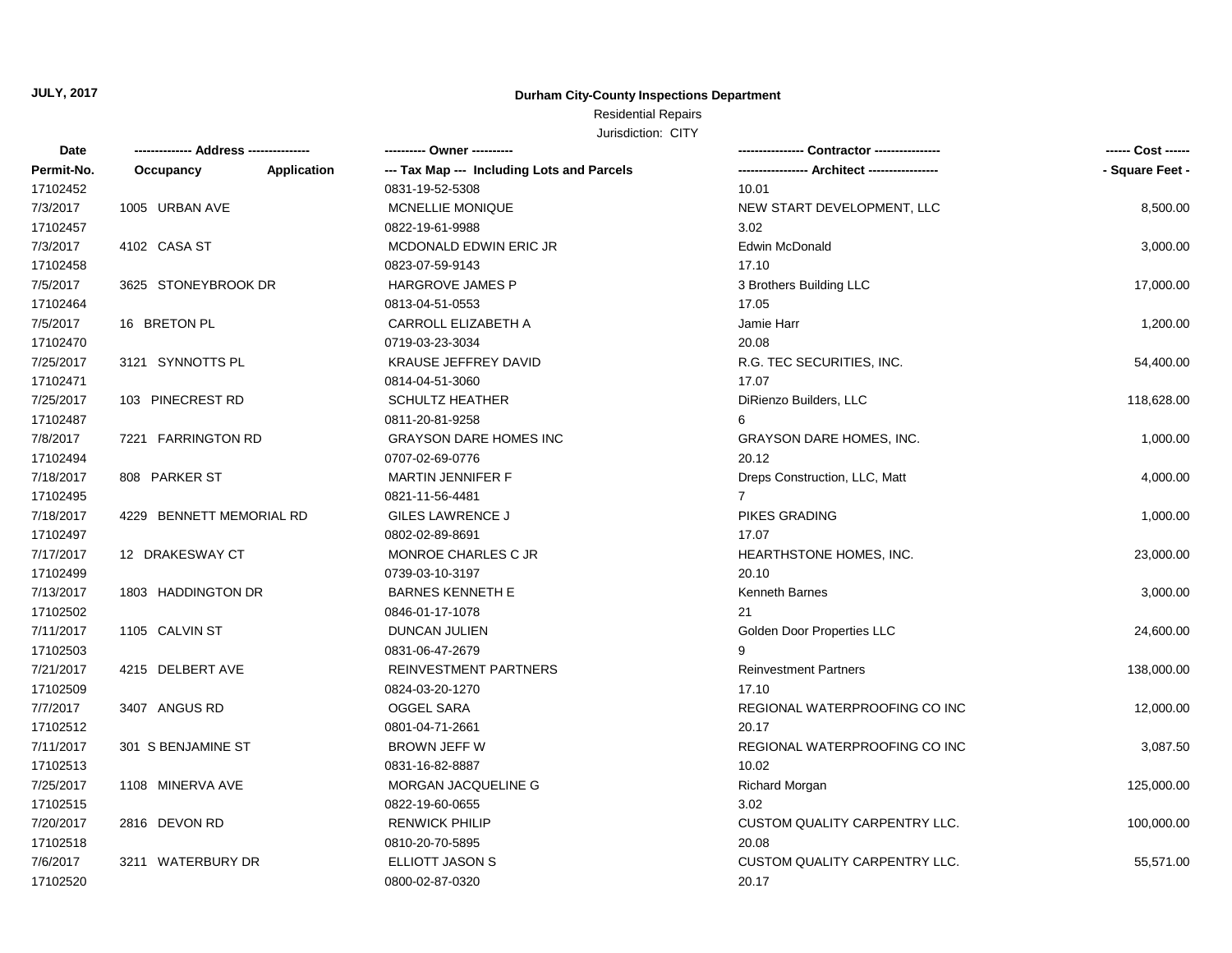#### **Durham City-County Inspections Department**

## Residential Repairs

| Date       | -------------- Address --------------- |             | ---------- Owner ----------                |                                       | ------ Cost ------ |
|------------|----------------------------------------|-------------|--------------------------------------------|---------------------------------------|--------------------|
| Permit-No. | Occupancy                              | Application | --- Tax Map --- Including Lots and Parcels |                                       | - Square Feet -    |
| 7/11/2017  | 5 BREVARD CT                           |             | <b>BAILEY STEVEN</b>                       | Sierra Structures, Inc.               | 12,225.00          |
| 17102522   |                                        |             | 0728-01-17-6125                            | 20.12                                 |                    |
| 7/11/2017  | 1903 REDDING LN                        |             | <b>DUBOIS STEVEN D</b>                     | <b>Chris Conley</b>                   | 5,000.00           |
| 17102524   |                                        |             | 0814-02-69-3029                            | 16.04                                 |                    |
| 7/17/2017  | 2618 WINTON RD                         |             | <b>CYMBAL KAYLEE A</b>                     | Recovery Roofing of NC LLC            | 5,375.00           |
| 17102526   |                                        |             | 0810-12-85-7076                            | 20.07                                 |                    |
| 7/11/2017  | 5808 LOYAL AVE                         |             | SHAKUR-BEY CHRISTINE                       | Marc H Clemens                        | 3,850.00           |
| 17102532   |                                        |             | 0738-01-09-8144                            | 20.10                                 |                    |
| 7/6/2017   | 706 OXFORDSHIRE LN                     |             | <b>SURUKI ROBERTY</b>                      | VALUE BUILDING SERVICES, INC.         | 22,200.00          |
| 17102536   |                                        |             | 0707-02-69-4759                            | 20.12                                 |                    |
| 7/6/2017   | 3 SAINT ANDREWS CT                     |             | LOYD ROGER L                               | VALUE BUILDING SERVICES, INC.         | 27,400.00          |
| 17102537   |                                        |             | 0810-16-93-5769                            | 20.07                                 |                    |
| 7/12/2017  | 812 SEDGEFIELD ST                      |             | <b>HOLUB EDWARD</b>                        | VALUE BUILDING SERVICES, INC.         | 25,200.00          |
| 17102539   |                                        |             | 0822-14-42-5683                            | 3.01                                  |                    |
| 7/11/2017  | 3800 HILLGRAND DR                      |             | <b>BEATTY LUCY MARGARET</b>                | <b>Advanced Structural Repair</b>     | 19,675.00          |
| 17102548   |                                        |             | 0812-01-25-0552                            | 17.06                                 |                    |
| 7/18/2017  | 1001 S DUKE ST                         |             | TAYLOR DEDRA L                             | SEARS HOME IMPROVEMENT PRODUCTS, INC. | 19,570.00          |
| 17102549   |                                        |             | 0821-15-74-0809                            | $\overline{7}$                        |                    |
| 7/27/2017  | 908 VICKERS AVE                        |             | WINNER LAUREN F                            | DADO DESIGN BUILD LLC                 | 90,000.00          |
| 17102550   |                                        |             | 0821-11-56-9049                            | 7                                     |                    |
| 7/13/2017  | 718 EVA ST                             |             | INTERNATIONAL HOME DEVELOPERS              | International Home Developers LLC     | 1,000.00           |
| 17102566   |                                        |             | 0831-10-36-0459                            | 11                                    |                    |
| 7/11/2017  | 122 CHATEAU RD                         |             | <b>GIERISCH RUTH</b>                       | VISTA HOME SOLUTIONS, LLC             | 1,720.00           |
| 17102568   |                                        |             | 0824-19-72-4338                            | 17.10                                 |                    |
| 7/25/2017  | 3711 SWARTHMORE RD                     |             | PATEL SANJEEV                              | Sanjeev Patel                         | 1,500.00           |
| 17102570   |                                        |             | 0719-03-44-1660                            | 20.08                                 |                    |
| 7/18/2017  | 811 SOUTH BEND RD                      |             | MCMANES LISIANNA                           | HINESLEY THOMPSON CO., INC            | 1,000.00           |
| 17102585   |                                        |             | 0717-02-55-8896                            | 20.18                                 |                    |
| 7/26/2017  | 1014 MINERVA AVE                       |             | <b>EVERETT LEWIS M</b>                     | YELVERTON CONTRACTING, LLC.           | 51,950.00          |
| 17102588   |                                        |             | 0822-19-60-7674                            | 3.02                                  |                    |
| 7/17/2017  | 6718 FALCONBRIDGE RD                   |             | BOYETTE ETHEL MARILYN                      | Pinam Construction, Inc.              | 11,075.00          |
| 17102590   |                                        |             | 0708-03-33-6202                            | 20.12                                 |                    |
| 7/17/2017  | 1004 DREW ST                           |             | PENNY JERRY L                              | J.L. Penny                            | 3,900.00           |
| 17102591   |                                        |             | 0831-06-49-2139                            | 9                                     |                    |
| 7/27/2017  | 1004 DREW ST                           |             | PENNY JERRY L                              | J.L. Penny                            | 3,900.00           |
| 17102592   |                                        |             | 0831-06-49-2139                            |                                       |                    |
| 7/17/2017  | 12 ORVIETO WAY                         |             | <b>WIEGAND PHILLIPS</b>                    | Southern Distinctive Homes, LLC       | 82,900.00          |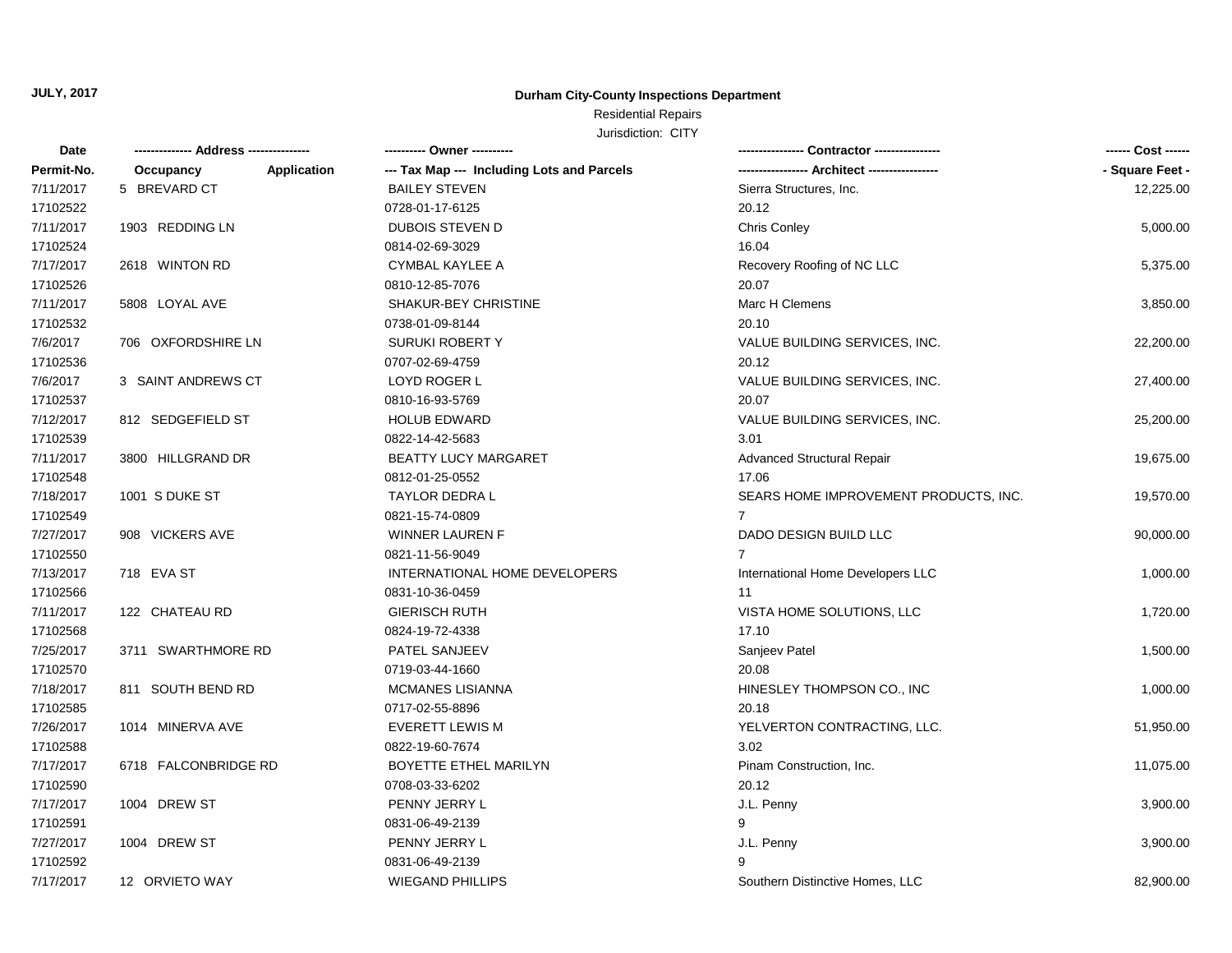#### **Durham City-County Inspections Department**

# Residential Repairs

| <b>Date</b> |                     |                    | ---------- Owner ----------                |                                       | ------ Cost ------ |
|-------------|---------------------|--------------------|--------------------------------------------|---------------------------------------|--------------------|
| Permit-No.  | Occupancy           | <b>Application</b> | --- Tax Map --- Including Lots and Parcels |                                       | - Square Feet -    |
| 17102593    |                     |                    | 0709-03-02-3812                            | 20.18                                 |                    |
| 7/17/2017   | 420 COTTONSEED WAY  |                    | <b>HERON GARRETT</b>                       | THE DECK- XPERTS                      | 15,000.00          |
| 17102595    |                     |                    | 0860-01-15-0794                            | 18.05                                 |                    |
| 7/13/2017   | 1210 ALMA ST        |                    | <b>GARMAN HOMES LLC</b>                    | Durham Building Company, LLC          | 1,000.00           |
| 17102602    |                     |                    | 0831-07-68-9214                            | 10.02                                 |                    |
| 7/27/2017   | 2110 CHAPEL HILL RD |                    | HANAUER KIMBERLY A                         | Longleaf Building & Restoration Inc.  | 5,000.00           |
| 17102605    |                     |                    | 0821-13-03-9631                            | 6                                     |                    |
| 7/17/2017   | 2100 OTIS ST        |                    | <b>HAMMOND ANITA W</b>                     | H and S Construction LLC              | 5,000.00           |
| 17102611    |                     |                    | 0820-08-89-1398                            | 13.03                                 |                    |
| 7/17/2017   | 3107 HORNBUCKLE PL  |                    | <b>SPEARS RYAN</b>                         | <b>Coped Corners Carpentry</b>        | 12,500.00          |
| 17102616    |                     |                    | 0810-11-65-5345                            | 20.15                                 |                    |
| 7/17/2017   | 3117 BUCKINGHAM RD  |                    | MANN THOMAS D                              | MRJ Building, T/A Matthew R. Janssen  | 19,000.00          |
| 17102624    |                     |                    | 0810-19-51-8007                            | 20.08                                 |                    |
| 7/13/2017   | 4623 BROOKLANE DR   |                    | <b>HARRIS CHRISTOPHER</b>                  | <b>MCCRARY HOUSE MOVERS</b>           | 5,000.00           |
| 17102632    |                     |                    | 0824-01-45-0826                            | 16.03                                 |                    |
| 7/13/2017   | 411 ST JOHN DR      |                    | SAMUEL RENO                                | CAROLINA RESTORATION SERVICES         | 814.00             |
| 17102633    |                     |                    | 0840-07-58-2816                            | 18.04                                 |                    |
| 7/26/2017   | 6 BLUE BOTTLE LN    |                    | <b>BEYER DEREK D</b>                       | Zurbuch Construction, Inc.            | 109,895.00         |
| 17102642    |                     |                    | 0801-03-23-0082                            | 20.17                                 |                    |
| 7/21/2017   | 405 N QUEEN ST      |                    | WEST 4TH LLC                               | <b>First Nail Construction</b>        | 29,800.00          |
| 17102643    |                     |                    | 0831-09-17-0427                            | 11                                    |                    |
| 7/26/2017   | 2117 ENGLEWOOD AVE  |                    | STEWART JESSICA KELLY                      | <b>RICKY ROBINSON</b>                 | 146,141.00         |
| 17102644    |                     |                    | 0822-13-14-5557                            | 4.02                                  |                    |
| 7/25/2017   | 3629 GLIDEWELL CT   |                    | <b>GARRETT JOHN PHILLIP</b>                | John Garrett                          | 1,000.00           |
| 17102653    |                     |                    | 0810-15-53-8421                            | 20.07                                 |                    |
| 7/18/2017   | 5 COTTAGE WOODS CT  |                    | NELSON MICHAEL ROBERT                      | REDFOOT & WEBER CONSTRUCTION COMPANY  | 33,750.00          |
| 17102655    |                     |                    | 0729-03-12-7222                            | 20.11                                 |                    |
| 7/18/2017   | 2208 MARLOWE DR     |                    | KING JAMES L                               | <b>Cornerstone Foundation Repair</b>  | 4,800.00           |
| 17102662    |                     |                    | 0823-17-21-4503                            | 17.05                                 |                    |
| 7/25/2017   | 3912 KELLY DR       |                    | <b>CHERMELY ROBERT</b>                     | <b>Triangle Sunrooms</b>              | 21,840.00          |
| 17102669    |                     |                    | 0709-02-98-5186                            | 20.18                                 |                    |
| 7/18/2017   | 620 CLAYTON RD      |                    | CAMPBELL LA CONYEA                         | SEARS HOME IMPROVEMENT PRODUCTS, INC. | 9,341.00           |
| 17102679    |                     |                    | 0851-01-07-1994                            | 18.04                                 |                    |
| 7/13/2017   | 710 WINDCREST RD    |                    | AUSTIN CHARLES ADRIAN III                  | Dreps Construction, LLC, Matt         | 12,500.00          |
| 17102699    |                     |                    | 0728-01-27-2140                            | 20.12                                 |                    |
| 7/18/2017   | 5 LEEWARD CT        |                    | <b>HUIBER GAVRIL</b>                       | FOUNDATION XPERTS, LLC                | 13,000.00          |
| 17102701    |                     |                    | 0729-03-13-0526                            | 20.11                                 |                    |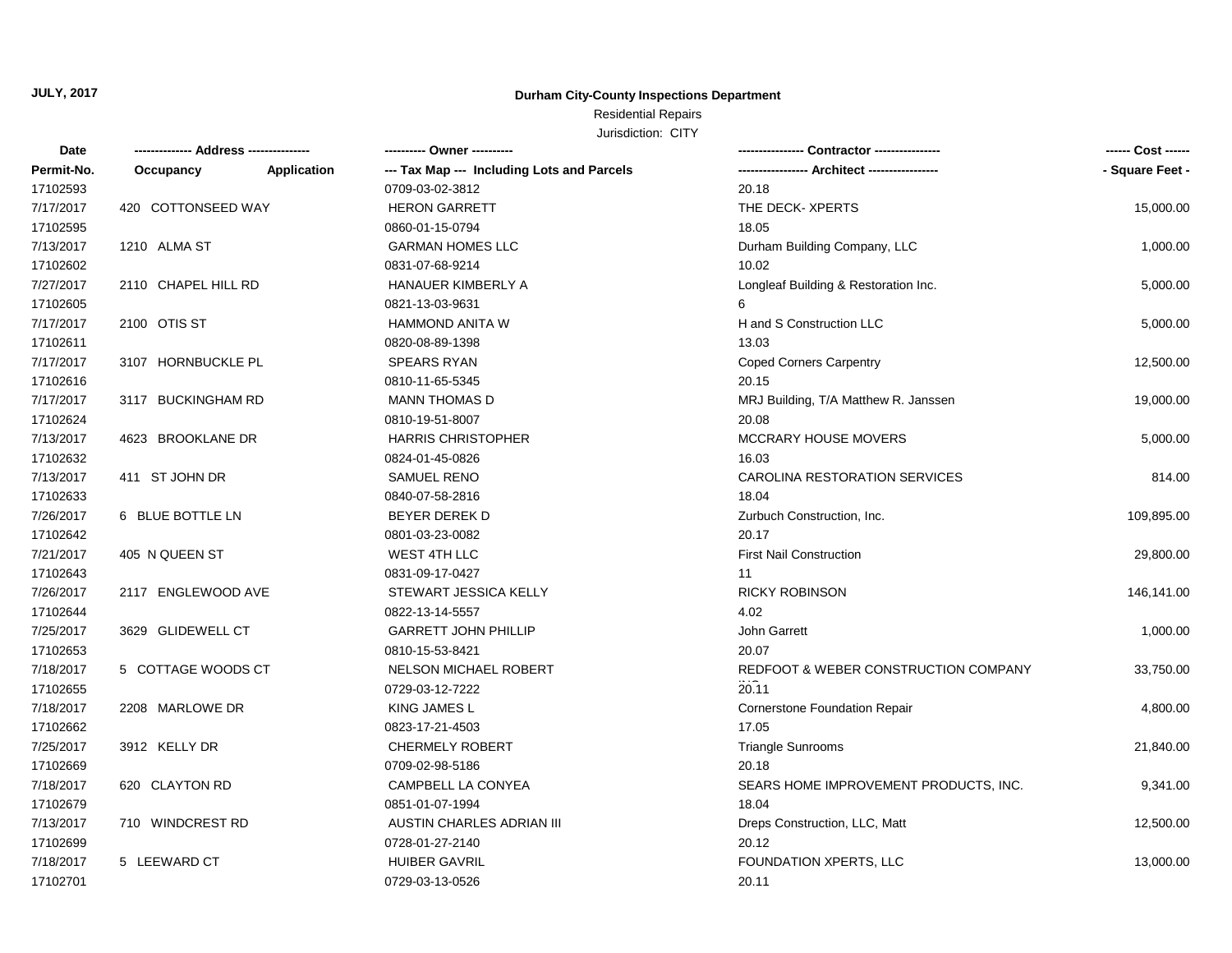#### **Durham City-County Inspections Department**

## Residential Repairs

| Date       | -------------- Address --------------- | ---------- Owner ----------                |                                      | ------ Cost ------ |
|------------|----------------------------------------|--------------------------------------------|--------------------------------------|--------------------|
| Permit-No. | Occupancy<br>Application               | --- Tax Map --- Including Lots and Parcels |                                      | - Square Feet -    |
| 7/18/2017  | 6 PLOWLAN CT                           | KUYPER LEE F                               | Advanced Structural Repair           | 3,325.00           |
| 17102703   |                                        | 0800-02-67-5700                            | 20.17                                |                    |
| 7/20/2017  | 908 DEMERIUS ST                        | WOLFE JESSICA                              | Sierra Structures, Inc.              | 7,945.00           |
| 17102725   |                                        | 0822-16-73-6425                            | 3.02                                 |                    |
| 7/20/2017  | 5810 CATSKILL CT                       | PATEL AARISH M                             | Home By Design, LLC                  | 12,000.00          |
| 17102726   |                                        | 0729-04-60-3088                            | 20.14                                |                    |
| 7/18/2017  | 104 DUNSTAN AVE                        | <b>BUMPASS SHEILA H</b>                    | <b>MIC Construction</b>              | 13,500.00          |
| 17102727   |                                        | 0821-20-81-1626                            | 13.01                                |                    |
| 7/20/2017  | 6 FALCON NEST CT                       | <b>MASTEN MATTHEW</b>                      | JOSEPH GERDING                       | 18,000.00          |
| 17102728   |                                        | 0719-04-63-8712                            | 20.11                                |                    |
| 7/21/2017  | 1108 WATTS ST                          | <b>GREER JENNIFER</b>                      | Taylor Brothers Construction, LLC    | 16,945.00          |
| 17102738   |                                        | 0822-15-63-4139                            | 3.02                                 |                    |
| 7/20/2017  | 1301 CAROLINA AVE                      | JUNKER JAMES L                             | James Junker                         | 83,300.00          |
| 17102746   |                                        | 0822-09-15-9890                            | 4.01                                 |                    |
| 7/20/2017  | 3405 GUESS RD                          | <b>COMBS KENNETH LEE</b>                   | <b>CUSTOM QUALITY CARPENTRY LLC.</b> | 25,000.00          |
| 17102749   |                                        | 0823-13-03-7501                            | 17.05                                |                    |
| 7/27/2017  | 3704 FOUR SEASONS DR                   | RAGLAND LANNIE                             | Abtak of Durham Inc                  | 57,873.00          |
| 17102756   |                                        | 0820-19-71-0802                            | 20.09                                |                    |
| 7/27/2017  | 2203 CHASE ST                          | <b>COHEN JOSHUA P</b>                      | <b>Organic Carpentry LLC</b>         | 15,000.00          |
| 17102758   |                                        | 0820-07-59-2407                            | $\overline{7}$                       |                    |
| 7/27/2017  | 314 SMALLWOOD DR                       | WBTH LLC                                   | DUKE LAZZARA DEVELOPMENT             | 1,000.00           |
| 17102764   |                                        | 0758-01-28-5087                            | 20.14                                |                    |
| 7/26/2017  | 2911 UNIVERSITY DR                     | NABORS JEREMY M                            | Home By Design, LLC                  | 6,500.00           |
| 17102765   |                                        | 0810-08-97-1663                            | 20.15                                |                    |
| 7/20/2017  | 3304 STONEYBROOK DR                    | <b>BUMPASS CHARLIE L</b>                   | FS, LLC                              | 3,632.00           |
| 17102776   |                                        | 0813-04-61-7867                            | 17.05                                |                    |
| 7/28/2017  | 2603 CHAPEL HILL RD                    | <b>ANTOINE PHILLIP A</b>                   | Revive Renovate Repair               | 3,500.00           |
| 17102780   |                                        | 0811-20-91-3403                            | 6                                    |                    |
| 7/27/2017  | 3802 ETON RD                           | LACY DUDLEY B                              | Dudley B. Lacy                       | 43,000.00          |
| 17102782   |                                        | 0719-01-48-3433                            | 20.08                                |                    |
| 7/28/2017  | 14 CHIMNEY TOP CT                      | <b>CARVER ASHLEY</b>                       | INDOOR ENVIRONMENTAL SYSTEMS         | 7,195.00           |
| 17102796   |                                        | 0801-04-53-1666                            | 20.17                                |                    |
| 7/28/2017  | 1214 SUMMERVILLE LN                    | LOGAN WILLIAM M                            | <b>BISHOP LANDSCAPING SERVICES</b>   | 1,000.00           |
| 17102804   |                                        | 0836-02-95-8418                            | 21                                   |                    |
| 7/28/2017  | 2621 STUART DR                         | <b>VRANA BRUCE</b>                         | David Johnson                        | 1,083.00           |
| 17102805   |                                        | 0820-06-28-4552                            |                                      |                    |
| 7/28/2017  | 112 W LAVENDER AVE                     | MULLIGAN MICHAEL JEFFREY II                | Freys Building & Remodeling Company  | 31,233.00          |